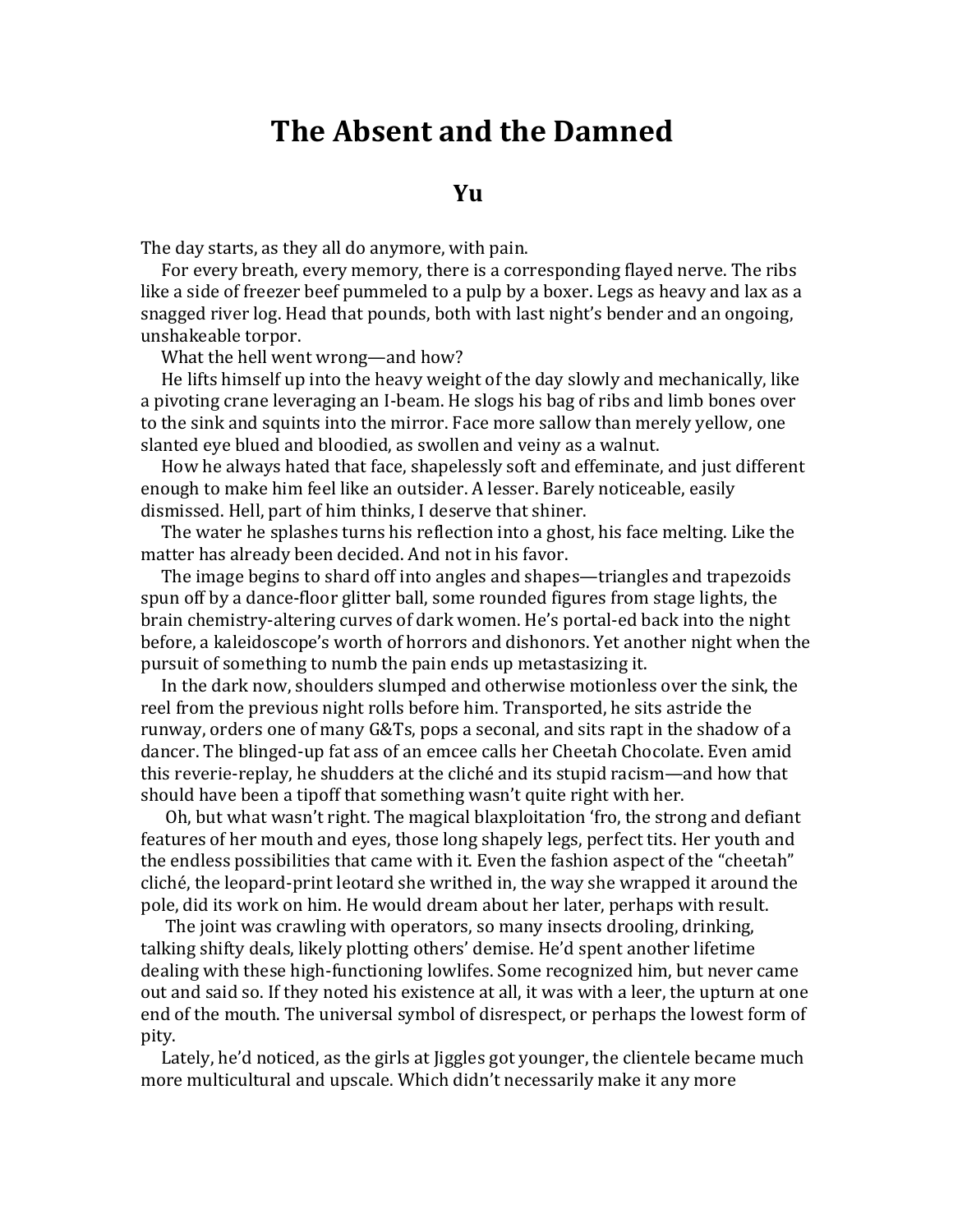interesting. Scum comes in all colors and flavors. Tailored Italian menswear and a suave dialect could never provide enough polish to make it otherwise.

The new guys brought a vibe that added a sense of expectation. Something new was going on. The suits with the accents gathered to watch the performers, but it wasn't all naked appreciation, so to speak. There were other calculations being made. The equations of the slaver, he thought.

His attentions ran in the other, strictly salacious direction, though he did what he could to cover it up. "Watch like nobody's dancing," was his usual mantra at these places. Keep it cool until you could stuff a fifty in a garter, the transaction that will get you a lap dance, maybe more.

Both buoyed and grounded by the gin, he made eye contact. The leopard girl slinked across the floor in front of him, wearing only a G-string along with all that God gave her. This was his moment, the rare spot when he could make himself something other an inscrutable Asian stereotype. He looked into her eyes. She smiled, an ear-to-ear job that said something like, "I was expecting that." Or at least that's how he read it.

Soon enough, her quivering ass was in his face. He paused in admiration, grabbed the picture of U.S. Grant out of his shirt pocket and gently slid it along her skin, and then just under the micro strip of fabric. She smiled again, accepted a few more (and lesser) tributes of filthy lucre from a few other railbirds, and ended her set.

He knew what would come next. He'd spent the equivalent of years in smoky dives looking at black flesh, assessing it for warmth and the potential for pleasure. It was his weakness—not the only one, but the proclivity that would define his character, or the warps in it.

Cat Lady would sylph up out of the dark and from his left, and then gently and suggestively rub four fingers of her left hand against the upper part of his left arm. Only then would she swing her face around in front of his, her eyes wide and sparkling, the invitation clear.

It was a trope, a meme, a cliché. There was no real variation from girl to girl. And he lived for it.

His return move was no less unoriginal, and was one he invariably repeated. He'd smile--never easy for him, never natural—and then he'd politely decline the offer to buy her a drink. Instead, he'd cut right to the chase: Can we go someplace more private? She'd beam back with a mimicry of modesty, as if she'd never heard *that* before, and then take his hand and slowly lead him off to whatever red-lit shithole the club used to entertain the chumps who'd pay for a seat in an old chair for an oldfashioned cock teasing.

It was here that he always made his move. Cheetah was beautiful—genuinely beautiful, almost too pure in her movements. There was no cynical pantomime in her performance for him. Another sign of something. Something with a whiff to it. He was too transfixed to think about that now, though.

Even if she hadn't seemed really into him, he would have asked. It's just what he did: "Hey, maybe we could take this to my place sometime tonight? I could make it worth your while. I know you'd make it worth mine."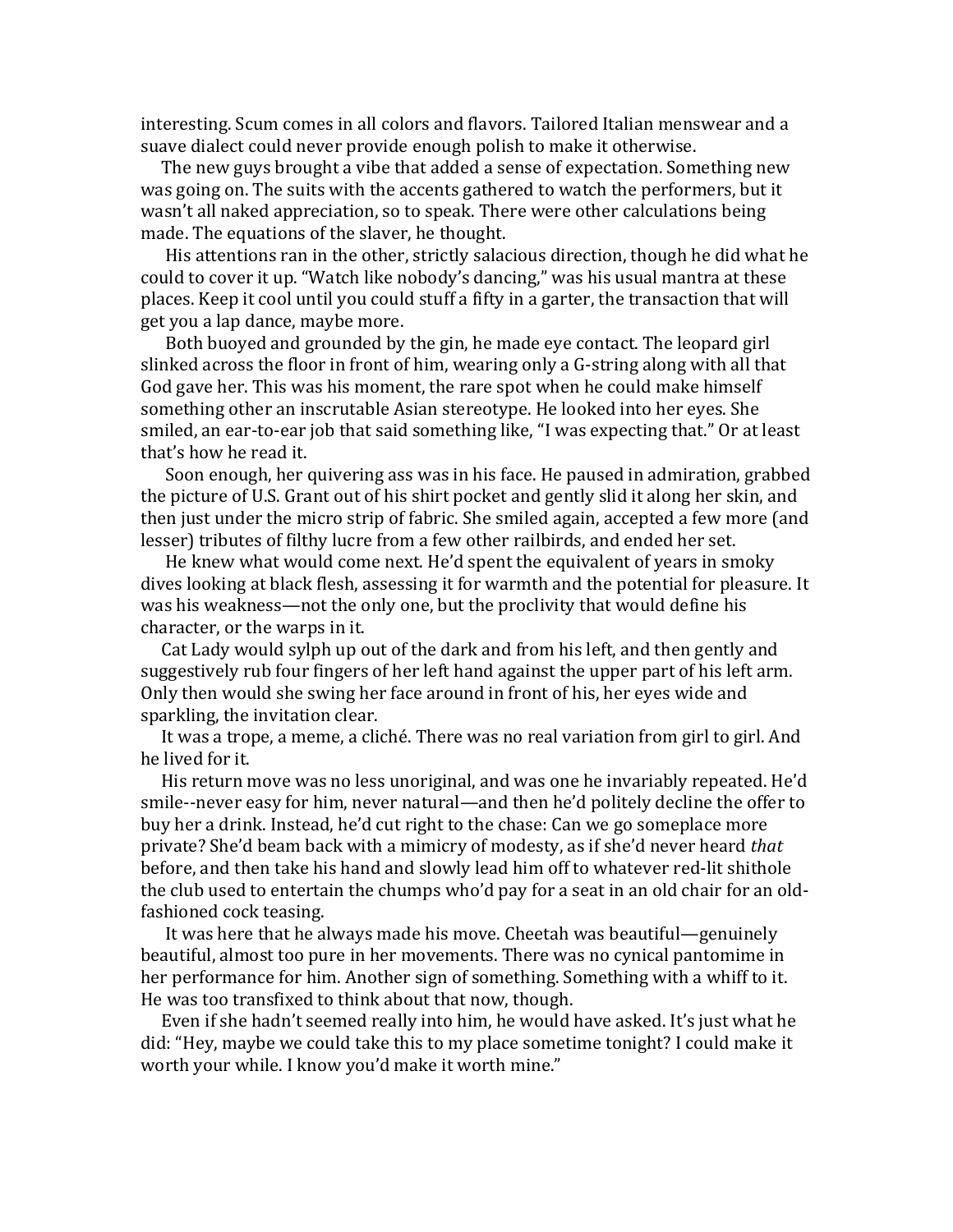A nice line, one that covered all the mutual transactional benefits involved. It worked most of the time, as the girls ran angles to make ends meet, and often arranged ways to do it away from the eyes of their pimps or club managers.

Not this time. As soon as he had made his offer, he found himself jacked up above the couch he had been sitting on, and with a patrolman's Glock in his face.

"That's solicitation, motherfucker!"

Whatever was in his pants wilted, even as his pulse raced. His instincts told him to run. The Glock had other ideas. As soon as he recoiled, it slugged him—hard—in the eye. As he tried to collect himself on the floor, the roaring lioness announced her name: Sergeant Michelle Hardaway, of the MPD. She wanted his ID, but kept calling him "Johnny," as if she already knew it.

"Johnny!?! That's a new one. Do I look remotely like a Johnny? Or is it the john thing?" He was laughing now. "Is that it? Do you call all johns 'Johnny?' And what's with the gun? You need a gun to jack up an asshole in a titty bar?"

She was amazed with his cool, but more impressed with her haul. "After weeks of working that pole, I finally get my hands on Johnny Tang. Oh, 'John,' 'Johnny.' Any of those names work for me."

"Johnny *what*? Man, you gotta be kidding. Did you pull that out of your ass? What is it with the fucking names at this place?" He stared at the gun, reassessing the gravity of his situation. Just a case of mistaken identity, but whoever Pussycat thought he was warranted artillery. That meant something.

"I'm reaching for my wallet now—slowly."

He stares back at the mirror now, thinking, this is where I tell her it all went wrong—and how: Eighteen years on the metro force, and for the last ten of that, the best homicide dick in the nation's capital. The guy assigned to solve the thorny case of a murdered senator, and others made possible by a murderous nun. His surname was always a joke. It haunted him all through school and beyond. But by the time he had become a big shot cop, it was a joke that cut both ways.

Killers: Landon Yu would *land you* in prison. His case clearance rate was a remarkable 98 percent. No one else in the District, or likely in any other major urban homicide squad room, could touch him.

Years of studying forensics followed a lifelong habit--one made of fear, from his own sense of alien-ness--of observing human behavior. He understood where to find clues near the dead body, how a liar talks, exactly how the life leached out of a person. He cared about what the corpse's life was like. He gave reporters good, often wise quotes about who they were and what their lives meant.

Decorations and fame. Beautiful wife (a hotshot DA, no less) and lovely daughter. Invitations to police conventions all over the country, where cops, commissioners, and chiefs fawned over him, prodding him for more on his methods over Scotch and steak dinners he never paid for. A banquet for the nation's top cops. At the fucking White House.

And also: Black strippers he couldn't get enough of. A polyglot harem of them. Speed to keep the party or the casework going. Too much booze and pills to come down from it all. No matter how good the sex, it was never enough.

There was more, a backstory with twisted dimensions, tangled layers: Parents who fled China during the Cultural Revolution and hated themselves for it, setting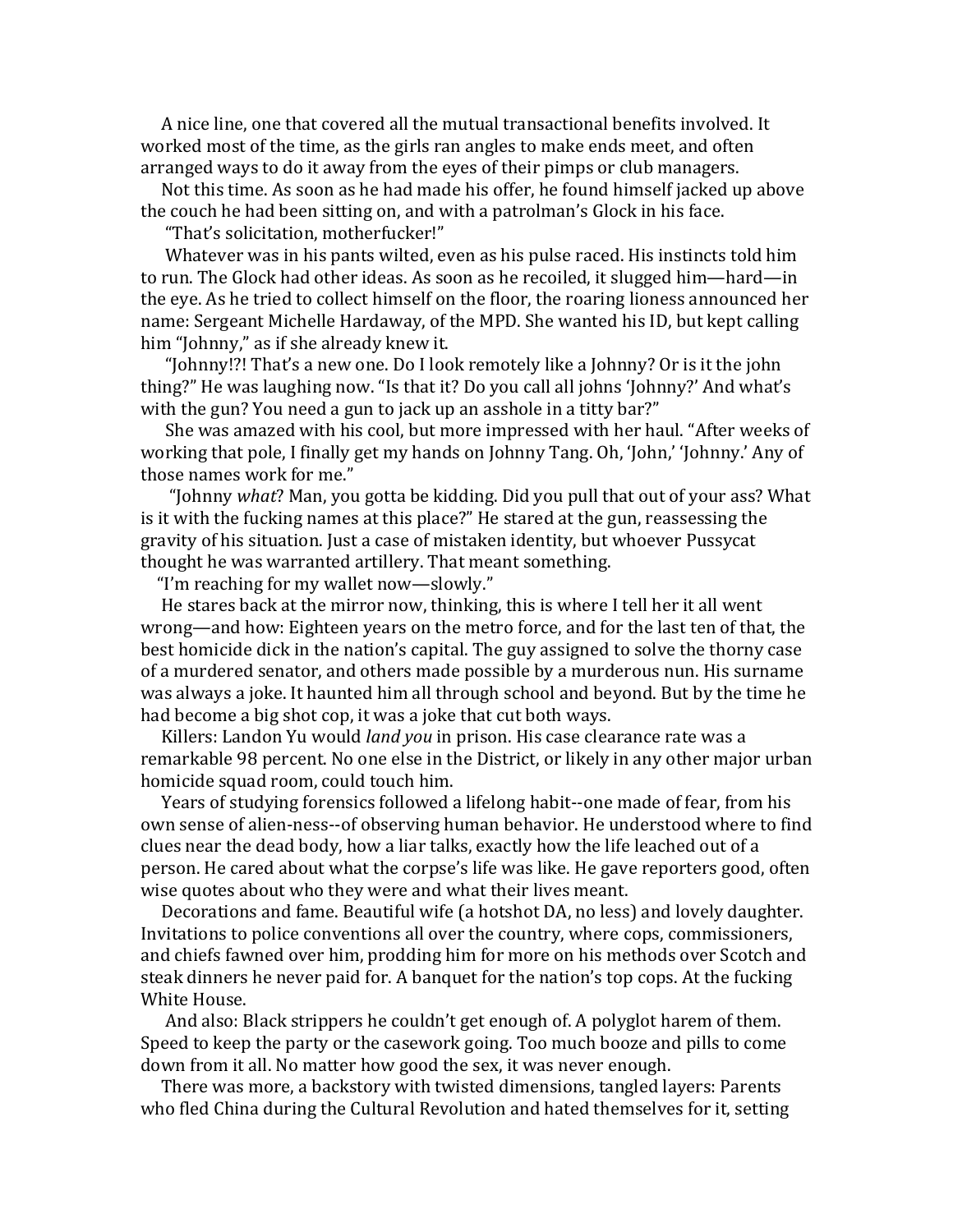up a laundry shop on U Street. They rationalized their desertion of Mao and the cause by pouring all their hopes into young Landon, named after a TV actor on a show that featured a Chinese houseboy. Family honor. Christian evangelism. The weight of an entire family unit and family line upon him, their only child. Their Jesus.

And now, as the mirror again worked its magic, he had a gun in his face and his wallet out. It was like being robbed, he thought, but he had no more dignity to take.

Hardaway's face simultaneously registered disappointment and disbelief. He wasn't Tang, whoever the hell that was. "Holy shit. Yu? That Yu? Muthafuck."

Now, he had the upper hand. He needed to dodge the solicitation charge. He was still on probation. So, he went to work. "You know, I really thought you were special. It's not like I would ask anybody else to come home with me. And if you noticed, I never mentioned money. Sorry if I'm not your man, but wouldn't it be better for both of us if I just walked out of here?"

He ran his hand over his eye to rate the damage. There was blood. He showed it to her. "Looks like I'm the one in some grief here."

Hardaway sat on the back of the chair, which now served no entertainment purpose. "So, all that shit's true? You and black chicks. Oh, how the mighty warrior has fallen."

"Look, I paid my price. Three years in prison. You know what that's like for a cop. I do dick work on my own now. Who's this Tang guy, anyway? Why would an MPD cop care enough to go through all this just to find him?"

Beyond disappointment, and a bit out of her mind because of it, Hardaway did something she usually never does: She talked. The District was being infiltrated by foreign mobs—Asian, Eastern European, Russian—that were replacing the dirty money lost via the decriminalization of pot by creating networks of young girls for sale, she told him in a whisper.

He responded with a look that said, "So?"

"We're talking about kidnappings here-sometimes with actual kids."

He'd heard bits of this before, during his cop days. Girls abducted or tricked at Union Station and coerced or otherwise brutalized into the life.

"Something new in that?"

"No," she answered. "But the numbers are exploding. Girls are being shipped over here from everywhere else. There are rumors there are American women getting exported against their will. And then there are the murders."

"Murders? Here?"

"You heard about the three girls found floating in the Anacostia lately?"

"Sure. Sounded like whores who had come up against a bad john, maybe the same one. I thought there had to be a connection."

"No. These are young women who fought back against the men who wanted to imprison them and then put them to work on the street. But we're having a hard time nailing it all down. They keep moving from warehouse to warehouse, usually throughout the Southeast, across the river. I came up here to see if we could work from the head down. Catch one of the mooks running the operations. Johnny Tang has ties to China. We know he exists and that he has been seen in places like this one, that he might be placing some girls here. But I can't crack it."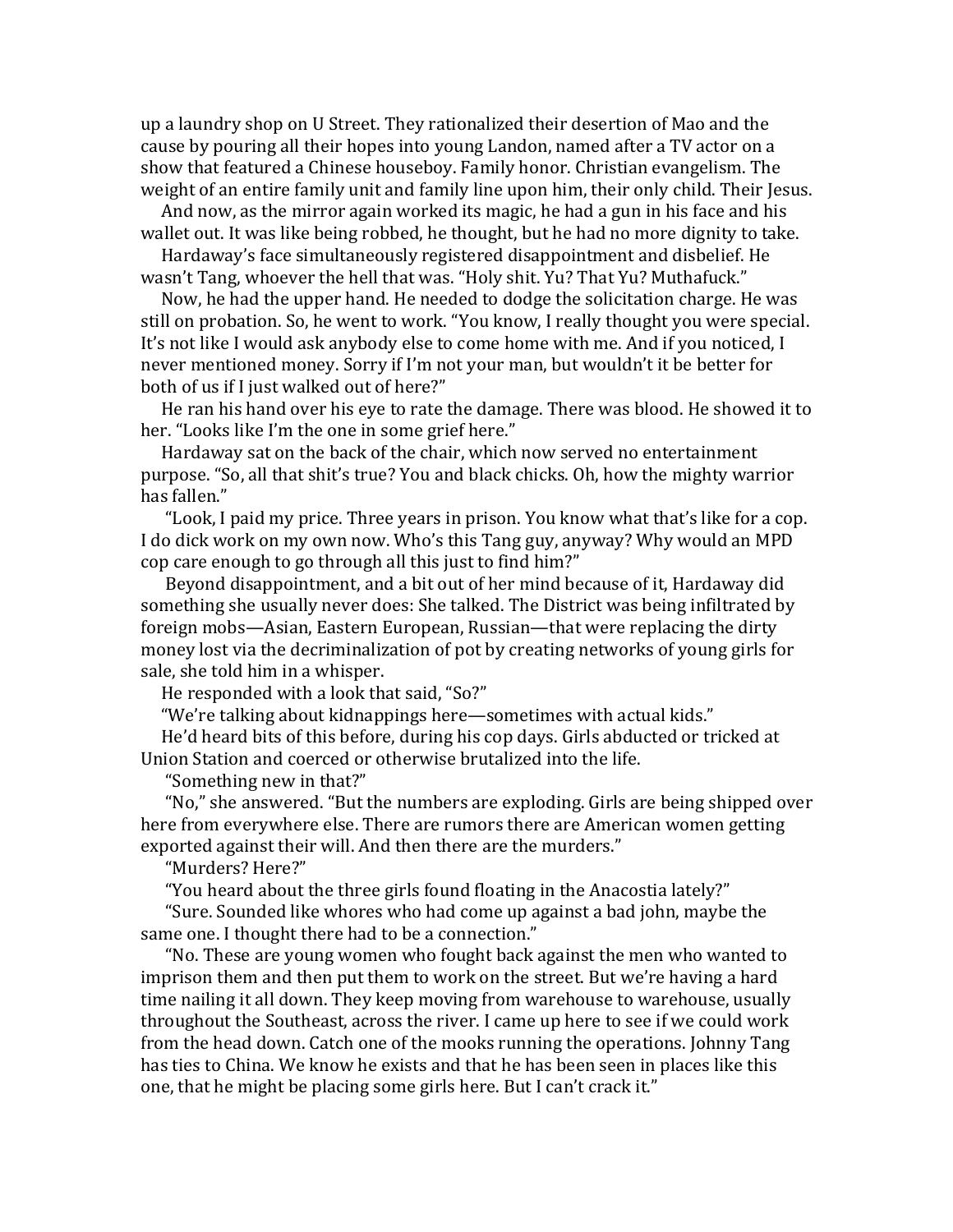The opportunity. He saw it right away. He'd been so locked into his self-pity, his need to salve his wounds, that he hadn't put together those murders, hadn't seen the pattern. In the past, those disappearances and dire discoveries would have grabbed his attention, and then assembled themselves for him, like a jigsaw puzzle that you can control with your mind. He would have encompassed it, saw the conspiratorial sense of it all. Instead, he'd allowed his sources to languish, having neglected the street corner know-it-alls whose eyes absorbed the sad truths of the city, not to mention the network of junkies and freaks who'd unload once they got a \$20 or a cheap color TV out of him.

He sighed inwardly at the dereliction of duty. But the anxiety of his predicament overcame his weariness, that old familiar feeling of being overwhelmed, and forced him into action.

"I know you're going to think I'm crazy, but I think I can help—and I'd like to help. I'm the best private dick in town and as you know from my reputation, nobody can pull together sources like I can."

She looked at him for a while. Was it pity or disgust? As it turned out, it was genuine consideration, tinged with doubt.

"I'll bet you can. But I'm also betting that my sarge wants me and the force to have nothing to do with you. And after what you did, I think you can understand why."

He wouldn't give up that easily. "OK, but what if I get to work on my own on this, like I'm your unnamed informant, the guy who gives you tips that help you crack this? You won't even have to say who it is."

"And what would that do for you? You won't be able to bill anybody, grab any credit, or even let people know you were the hero who saved the MPD from its own ineptitude." She was back to glowering at him now. All the sex he had seen in her before was long gone. "And why would a half-assed G-string puller at a titty bar give a damn about any of these dead girls?"

His head hung. "Oh, I have a million reasons. One for every damn thing I've lost."

She knew she'd stung him, cut him down to size. She could also see that he hurt enough to mean what he was saying, and that there was a chance, at least, that he could prove useful. She gave him her card.

"You hear anything, call me. If I hear you're mentioning me or the MPD during your, er, investigation, I'll find a reason to jack you up. And stay away from places like this, especially if you see me working in one of them."

She handed him back his wallet and waited for him to leave before heading to the dressing room to become something other than an object.

In the meantime, he tramped his way through the weeds popping up in the cracks of the parking lot pavement. He slowly lowered himself into the Taurus rust bucket he bought at a police vehicle auction right after his release and thought about the possibilities, the chance to be useful, to refocus and reawaken his skills. Any bit of hope equaled a reason to keep going, a dangling carrot that could keep you walking toward the cliff.

Even temporary relief on that score was welcome. The problem, the unsolvable puzzle, he knows, is that life is too long. The length of the years. It naturally acts as the sun that nourishes your weaknesses into full bloom. They burst forth,